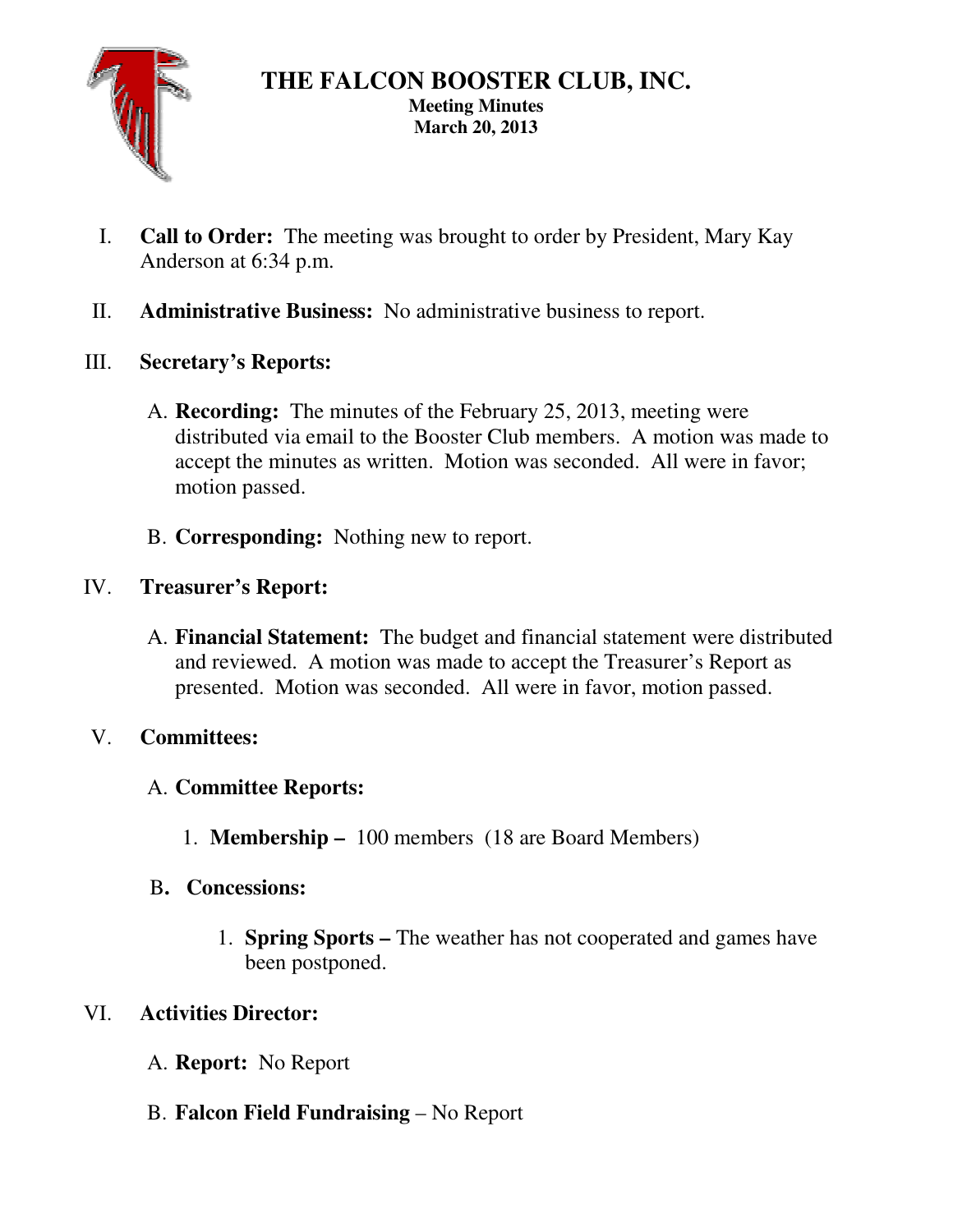#### VII. **Old Business:**

 A. **Winter Sports Awards Night –** It was held in the new atrium and turned out to be a great evening.

 For the first time, word of mouth and emails were used to notify the athletes instead of mailing out postcards. Eliminating the postage saved us quite a bit of money.

B. **Letter regarding FHS Renovation** – Mary Kay reported that we have not received a single response to our letter.

 A discussion followed – Should we proceed, and if so, where do we start. Mary Kay will call Duke Bland or whoever is the Chairman of the Building Committee.

#### C. **\$10,000 Dinner Dance – April 6, 2013 – Marshall Ruritan**

The volunteer list for the dinner dance was distributed.

Number of tickets not sold – 13

The Ruritan Club will now be charging \$1,200 (\$800 for the room/kitchen rental and a \$400 security deposit. This is a change from the \$500 we were paying. It is much too late for us to do anything this year, but next year we may want to look for another venue.

We will start to set up on Friday, April  $5<sup>th</sup>$ , at 8:00 p.m.

We will finish setting up on Saturday, at 8:30 a.m.

Silent Auction: Gloria Fisher, head of the Silent Auction, passed out a list of all the items already collected. She will continue to make calls. Please email her with any additional donations you have acquired.

## VIII. **New Business:**

- A. **Virginia Gold Cup, May 4, 2013** Andrea will be coordinating volunteers. Please contact her if you can help.
- B. **Nomination Committee –** Martha, Tom and Dawn volunteered to complete the nomination process.
- C. **Other** Coach Mark Ott spoke to our group regarding his fundraiser. They will once again be selling signs, but will now purchase them from another company. They are going with 4 x 8 Dura Mesh signs this year. In addition, the softball batting cages were lost during the last snow storm. The weight of the snow on the nets snapped the posts off the cages. They would like to repair the cages and place a metal roof over them. Coach Ott explained that they have already spent \$773 on materials and the total cost for materials would be \$4,188. The labor for the project will run